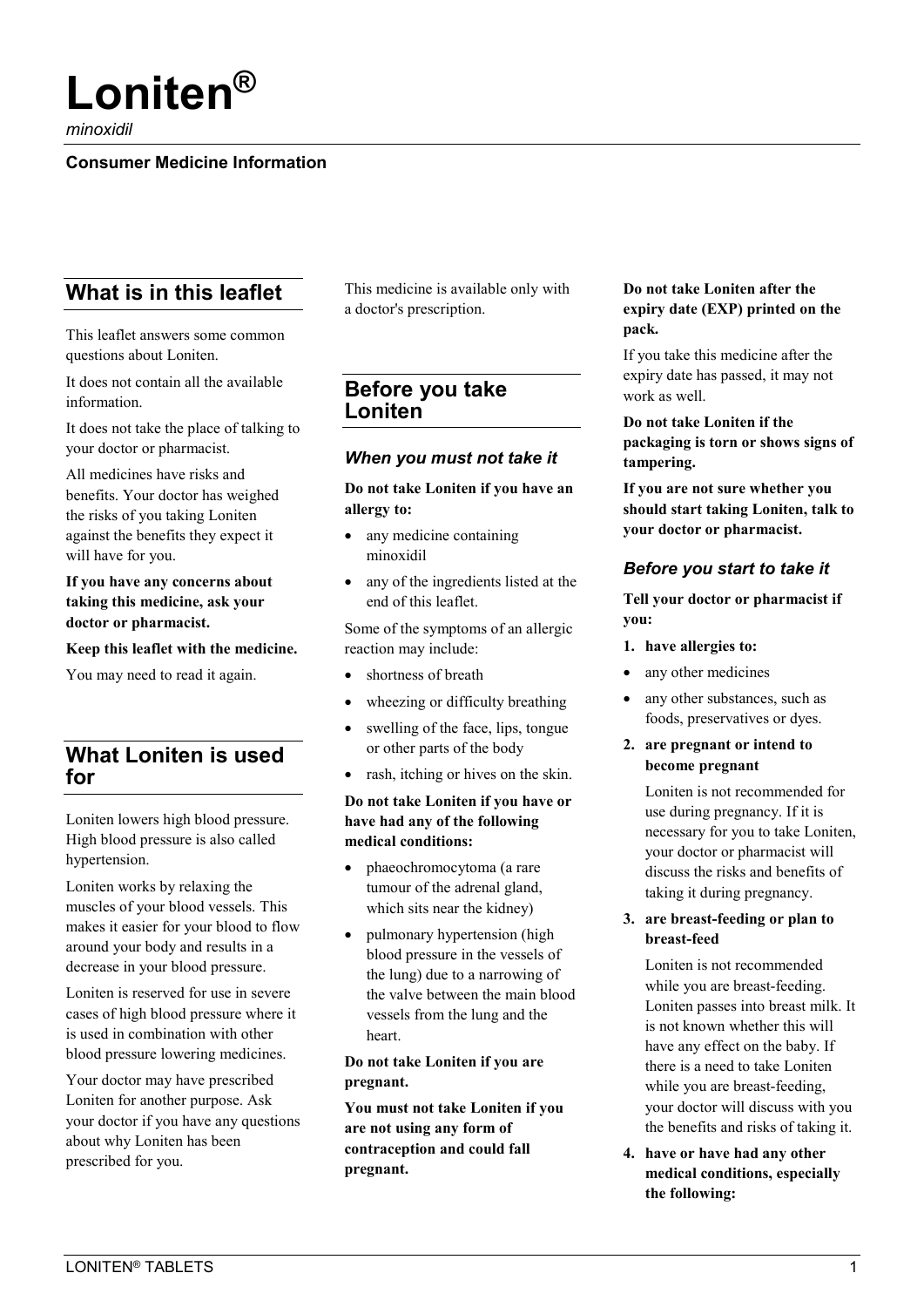- unstable or mild hypertension
- symptoms of heart failure
- a heart attack
- fast heart rate
- chest pain
- renal failure
- regular dialysis
- liver disease.

**If you have not told your doctor or pharmacist about any of the above, tell them before you start taking Loniten.**

#### *Taking other medicines*

**Tell your doctor or pharmacist if you are taking/using any other medicines, including any that you buy without a prescription from your pharmacy, supermarket or health food shop.**

Some medicines may be affected by Loniten, or may affect how well it works. These include:

• guanethidine (a type of medicine used to treat high blood pressure).

Your doctor or pharmacist will be able to tell you what to do when taking Loniten with other medicines.

**If you are not sure whether you are taking any of these medicines, check with your doctor or pharmacist.**

Your doctor and pharmacist have more information on medicines to be careful with or avoid while taking Loniten.

# **How to take Loniten**

#### *How much to take*

The usual adult dosage range of Loniten is between 5 mg and 40 mg per day. The maximum recommended dosage is 100 mg per day.

Your doctor will adjust the dose to suit your individual needs. Dosage

adjustments are usually made at intervals of 3 days or longer.

Your doctor or pharmacist will tell you how many tablets you will need to take each day. This depends on your condition and whether or not you are taking any other medicines.

#### **Follow all directions given to you by your doctor or pharmacist carefully.**

They may differ from the information contained in this leaflet.

**If you do not understand the instructions on the bottle, ask your doctor or pharmacist for help.**

## *How to take it*

**Swallow Loniten tablets with a glass of water.**

# *How long to take it*

Loniten helps control your high blood pressure, but does not cure it. Therefore, you must take Loniten every day.

**Continue taking the tablets for as long as your doctor or pharmacist tells you.**

**Do not stop taking it unless your doctor or pharmacist tells you to.**

# *If you forget to take it*

If it is almost time for your next dose, skip the dose you missed and take your next dose when you are meant to.

Otherwise, take it as soon as you remember, and then go back to taking your medicine as you would normally.

Do not take a double dose to make up for the dose that you missed.

This may increase the chance of you getting an unwanted side effect.

If you are not sure what to do, ask your doctor or pharmacist.

If you have trouble remembering to take your medicine, ask your pharmacist for some hints.

#### *If you take too much (overdose)*

**Immediately telephone your doctor or pharmacist or the Poisons Information Centre (0800 POISON or 0800 764 766) for advice, or go to Accident and Emergency at your nearest hospital, if you think that you or anyone else may have taken too much Loniten. Do this even if there are no signs of discomfort or poisoning.**

You may need urgent medical attention.

# **While you are taking Loniten**

# *Things you must do*

**Tell any other doctors, dentists, and pharmacists who are treating you that you are taking Loniten.**

**If you are about to be started on any new medicine, tell your doctor, dentist or pharmacist that you are taking Loniten.**

**If you plan to have surgery that needs a general anaesthetic, tell your doctor or dentist that you are taking Loniten.**

**If you become pregnant while taking Loniten, tell you doctor.**

## *Things you must not do*

**Do not give Loniten to anyone else, even if they have the same condition as you.**

**Do not take Loniten to treat any other complaints unless your doctor or pharmacist tells you to.**

**Do not stop taking Loniten, or lower the dosage, without checking with your doctor or pharmacist.**

## *Things to be careful of*

**Be careful driving or operating machinery until you know how Loniten affects you.**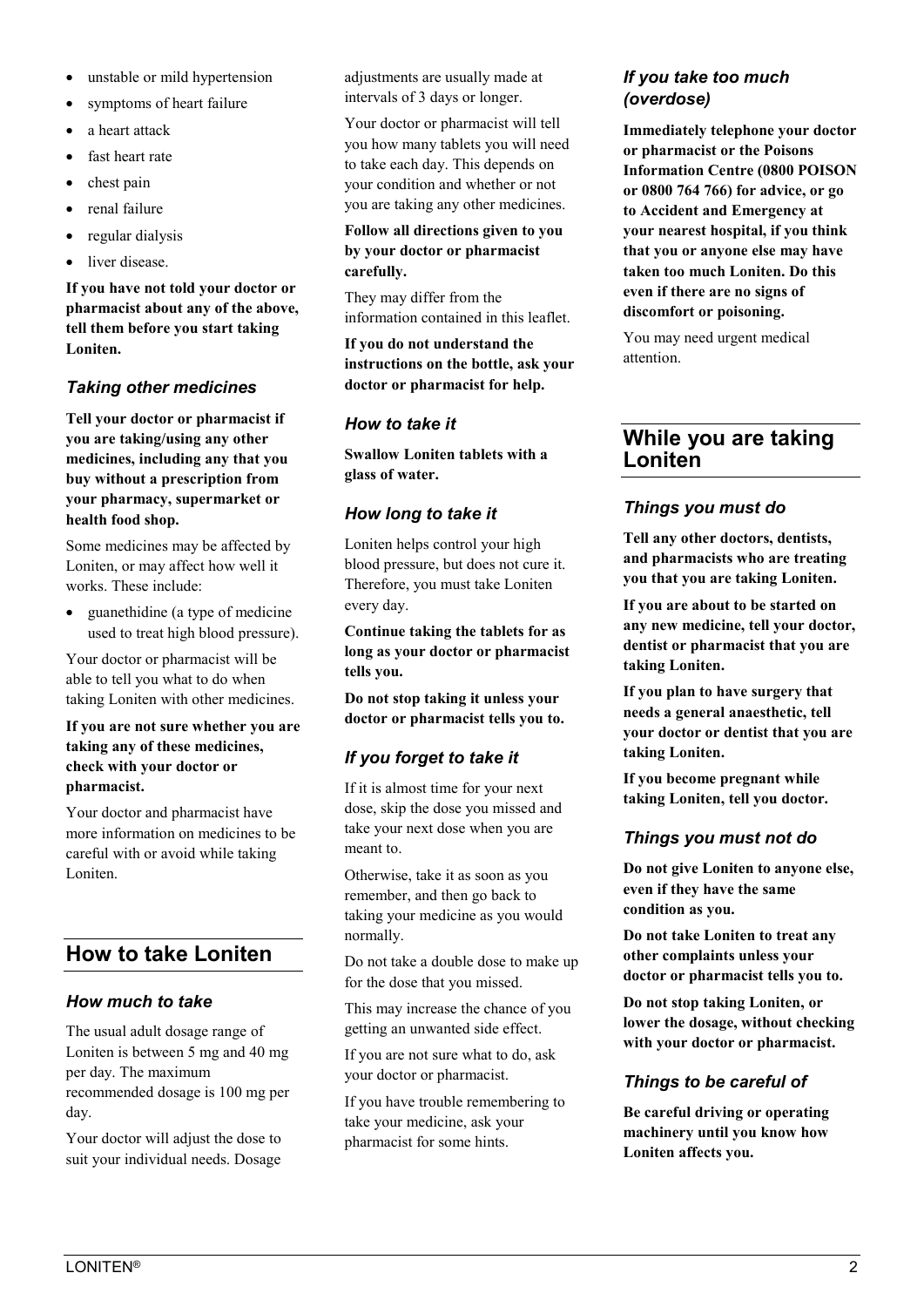While you are taking Loniten your doctor may recommend that you reduce the amount of salt in your diet.

If you feel that you are gaining weight due to the retention of water, tell your doctor. Your doctor may need to adjust the medicines you are taking.

# **Side effects**

#### **Tell your doctor or pharmacist as soon as possible if you do not feel well while you are taking Loniten.**

Loniten helps most people with high blood pressure, but it may have unwanted side effects in a few people. All medicines can have side effects. Sometimes they are serious, most of the time they are not. You may need medical treatment if you get some of the side effects. Medicines can affect people in different ways.

It can be difficult to tell whether side effects are the result of taking Loniten, effects of your condition or side effects of other medicines you may be taking. For this reason it is important to tell your doctor of any change in your condition.

**Ask your doctor or pharmacist to answer any questions you may have.**

# *Tell your doctor if...*

#### **Tell your doctor or pharmacist if you notice any of the following and they worry you:**

• unusual growth, thickening and darkening of fine body hair. This is usually first noticed on or around your face about 3 to 6

weeks after you start to take Loniten. This effect may slow after long-term use and will be reversed approximately 1 to 3 months after stopping Loniten therapy.

• changes in hair colour.

The above list includes the more common side effects of your medicine.

# *Tell your doctor as soon as possible if...*

#### **Tell your doctor as soon as possible if you notice any of the following:**

- puffiness or swelling of your face, eyes, ankles, hands or feet
- weight gain
- increase in heart rate
- dizziness or light headedness (particularly when standing up from a sitting position)
- tiredness
- muscle aches
- constipation, diarrhoea, nausea or vomiting
- stomach pain or signs of indigestion
- rash
- breast tenderness
- frequent infections such as fever, severe chills, sore throat or mouth ulcers as a result of a decrease in white blood cell levels
- bleeding or bruising more easily.

The above list includes serious side effects that may require medical attention.

# *Go to hospital if...*

**Tell your doctor immediately or go to Accident and Emergency at the nearest hospital if you notice any of following:**

- onset or worsening of angina (chest pain, or a feeling of tightness or pressure in the chest)
- pain behind the breast bone, sometimes spreading to the neck

and shoulders and sometimes accompanied by fever

- shortness of breath
- difficulty breathing
- peeling skin or skin redness
- severe blisters and bleeding in lips, mouth, nose and genitals.

You may need urgent medical attention.

**Other side effects not listed above may occur in some patients. Tell your doctor or pharmacist if you notice anything that is making you feel unwell.**

Do not be alarmed by this list of possible side effects.

You may not experience any of them.

**Tell your doctor if you notice anything else that is making you feel unwell, even if it is not on this list.**

# **After taking Loniten**

## *Storage*

**Keep your tablets in a cool dry place where the temperature stays below 25 °C.**

**Do not store Loniten or any other medicine in the bathroom or near a sink.**

**Do not leave it in the car on hot days or on window sills.**

Heat and dampness can destroy some medicines.

#### **Keep your Loniten tablets where children cannot reach them.**

A locked cupboard at least one and a half metres above the ground is a good place to store medicines.

# *Disposal*

**If your doctor or pharmacist tells you to stop taking Loniten or the tablets have passed their expiry date, ask your pharmacist what to do with any that are left over.**